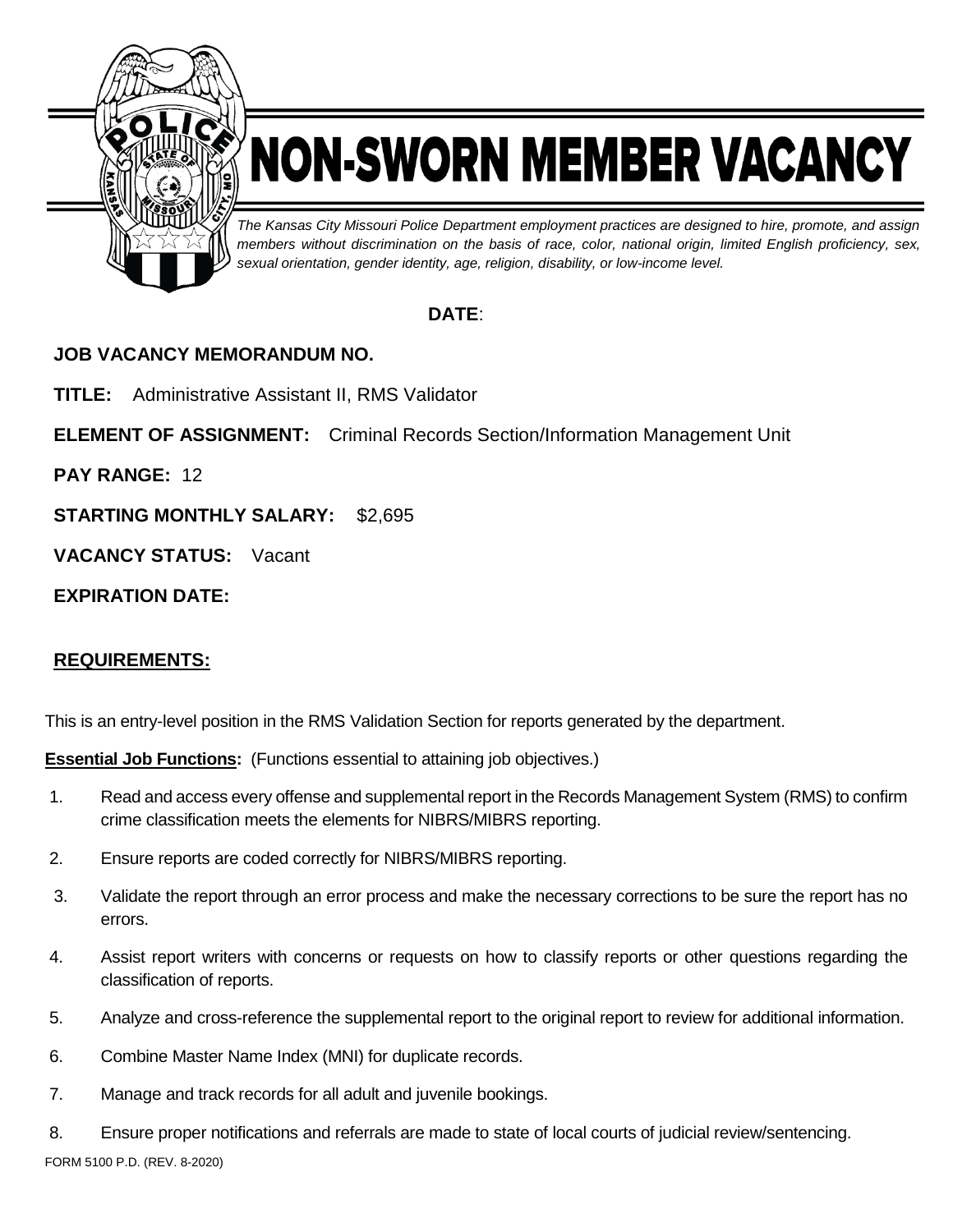- 9. Respond to inquiries by department members and citizens regarding unit operations in person and by telephone.
- 10. Perform related duties as required.
- 11. Maintain reliable and predictable attendance. May be required to work flexible hours, overtime, weekends and/or holidays.
- 12. This class specification should not be interpreted as all inclusive. It is intended to identify the essential functions and requirements of this job. Incumbents may be requested to perform job-related responsibilities and tasks other than those stated in this specification. Any essential function or requirement of this class will be evaluated as necessary should an incumbent/applicant be unable to perform the function or requirement due to a disability as defined by the Americans with Disabilities Act (ADA) as amended by the Amendments Act of 2008 (ADAAA); and the Missouri Human Rights Act (MHRA).

**Job Standards:** (Minimum qualifications needed to perform essential functions.)

To successfully perform the essential functions of this position, the incumbent must possess a high school diploma or equivalent. Position requires accurate spelling and grammar skills. Previous clerical experience is preferred.

Physical Requirements: This position is primarily sedentary and the incumbent may be required to sit for long periods of time. Other physical requirements associated with filing; lifting up to 20 lbs. occasionally, bending, stooping, and kneeling.

**Job Location:** (Place where work is performed.)

This position operates in a standard office environment approximately 100% of the time.

**Equipment**: (Machines, devices, tools, etc., used in job performance.)

- Computer Terminal
- Copy/Fax Machine
- Phone
- Printer

All department members interested in being interviewed for the above position must submit a copy of their Request for Transfer, Form 4 P.D. to the Human Resources Division (HRD). The original Request for Transfer form must be submitted through the member's chain of command for endorsement and upon completion, forwarded to the HRD. In addition, another copy of the Request for Transfer, resume and a completed Selection Process Candidate Review Form, Form 417 P.D. (with chain of command endorsements) must be submitted directly to **Supervisor Regina Wagner, RMS Validation Section**.

Outside applicants – Go to [https://careers.kcpd.org](https://careers.kcpd.org/) and complete an on-line application. Questions; please contact [Mindy.Davis@kcpd.org](mailto:Mindy.Davis@kcpd.org)**.**

All members must obtain a residence within 30 statute (air) miles of the nearest Kansas City, Missouri city limit during the full term of their employment with the Department.

<https://kcpd.maps.arcgis.com/apps/instant/lookup/index.html?appid=2e0311b882d84e6cb8ed17fc15539761>